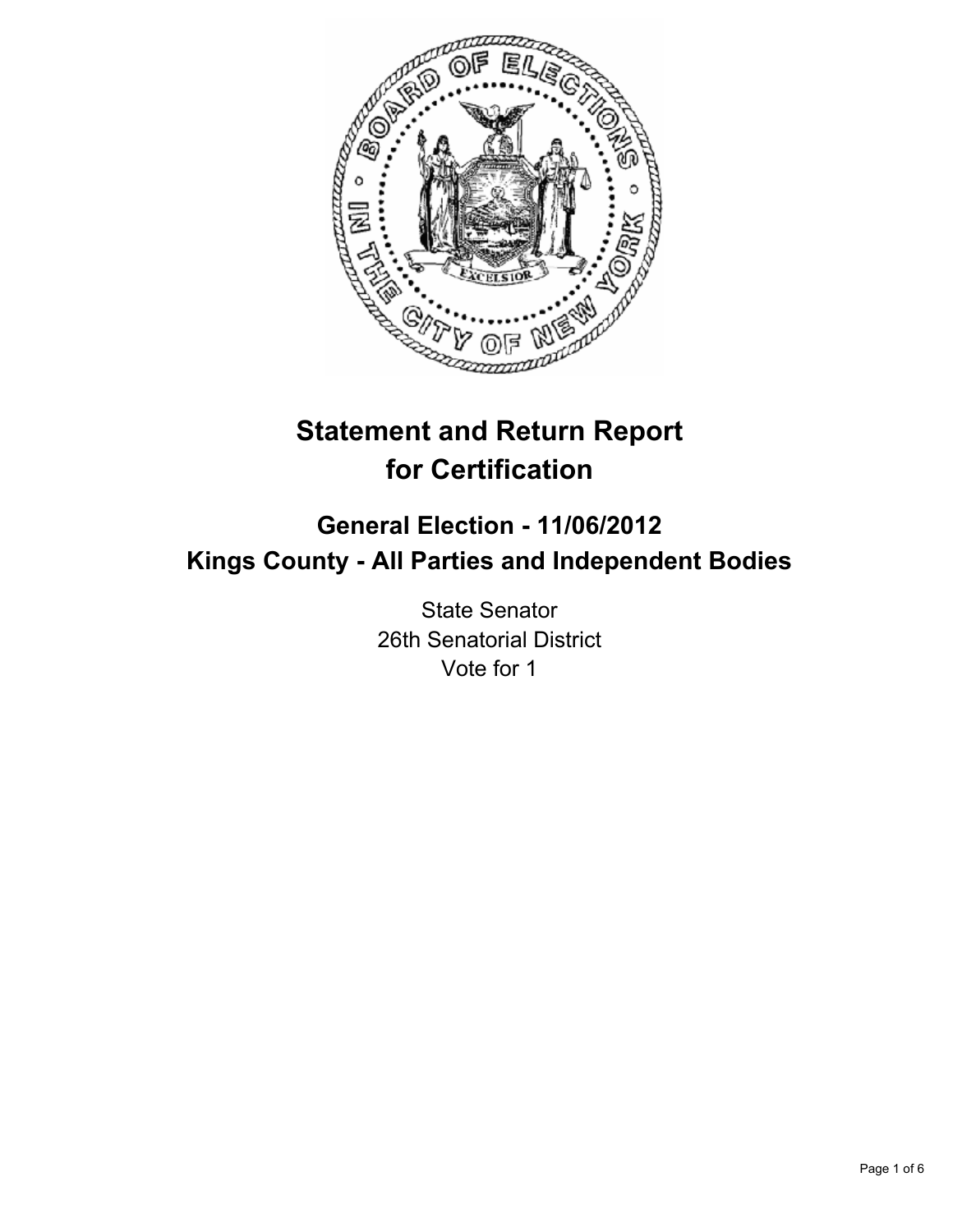

#### **Assembly District 50**

| <b>PUBLIC COUNTER</b>                                    | 13,125 |
|----------------------------------------------------------|--------|
| <b>EMERGENCY</b>                                         | 0      |
| ABSENTEE/MILITARY                                        | 354    |
| <b>FEDERAL</b>                                           | 131    |
| <b>SPECIAL PRESIDENTIAL</b>                              | 0      |
| <b>AFFIDAVIT</b>                                         | 1,690  |
| <b>Total Ballots</b>                                     | 15,300 |
| Less - Inapplicable Federal/Special Presidential Ballots | (131)  |
| <b>Total Applicable Ballots</b>                          | 15,169 |
| DANIEL SQUADRON (DEMOCRATIC)                             | 9,915  |
| JACQUELINE HARO (REPUBLICAN)                             | 1,798  |
| DANIEL SQUADRON (WORKING FAMILIES)                       | 1,133  |
| JOSEPH MADLAMBS (WRITE-IN)                               | 1      |
| MARCOS MASRI (WRITE-IN)                                  | 1      |
| NICHEM ROSENBERG (WRITE-IN)                              | 1      |
| STEPHEN LEVIN (WRITE-IN)                                 | 1      |
| UNATTRIBUTABLE WRITE-IN (WRITE-IN)                       | 21     |
| XIAU YU (WRITE-IN)                                       | 1      |
| YOEL STEIN (WRITE-IN)                                    | 1      |
| <b>Total Votes</b>                                       | 12,873 |
| Unrecorded                                               | 2,296  |

#### **Assembly District 51**

| PUBLIC COUNTER                                           | 502  |
|----------------------------------------------------------|------|
| <b>EMERGENCY</b>                                         | 1    |
| <b>ABSENTEE/MILITARY</b>                                 | 17   |
| FEDERAL                                                  | 12   |
| SPECIAL PRESIDENTIAL                                     | 0    |
| AFFIDAVIT                                                | 63   |
| <b>Total Ballots</b>                                     | 595  |
| Less - Inapplicable Federal/Special Presidential Ballots | (12) |
| <b>Total Applicable Ballots</b>                          | 583  |
| DANIEL SQUADRON (DEMOCRATIC)                             | 427  |
| JACQUELINE HARO (REPUBLICAN)                             | 35   |
| DANIEL SQUADRON (WORKING FAMILIES)                       | 57   |
| <b>Total Votes</b>                                       | 519  |
| Unrecorded                                               | 64   |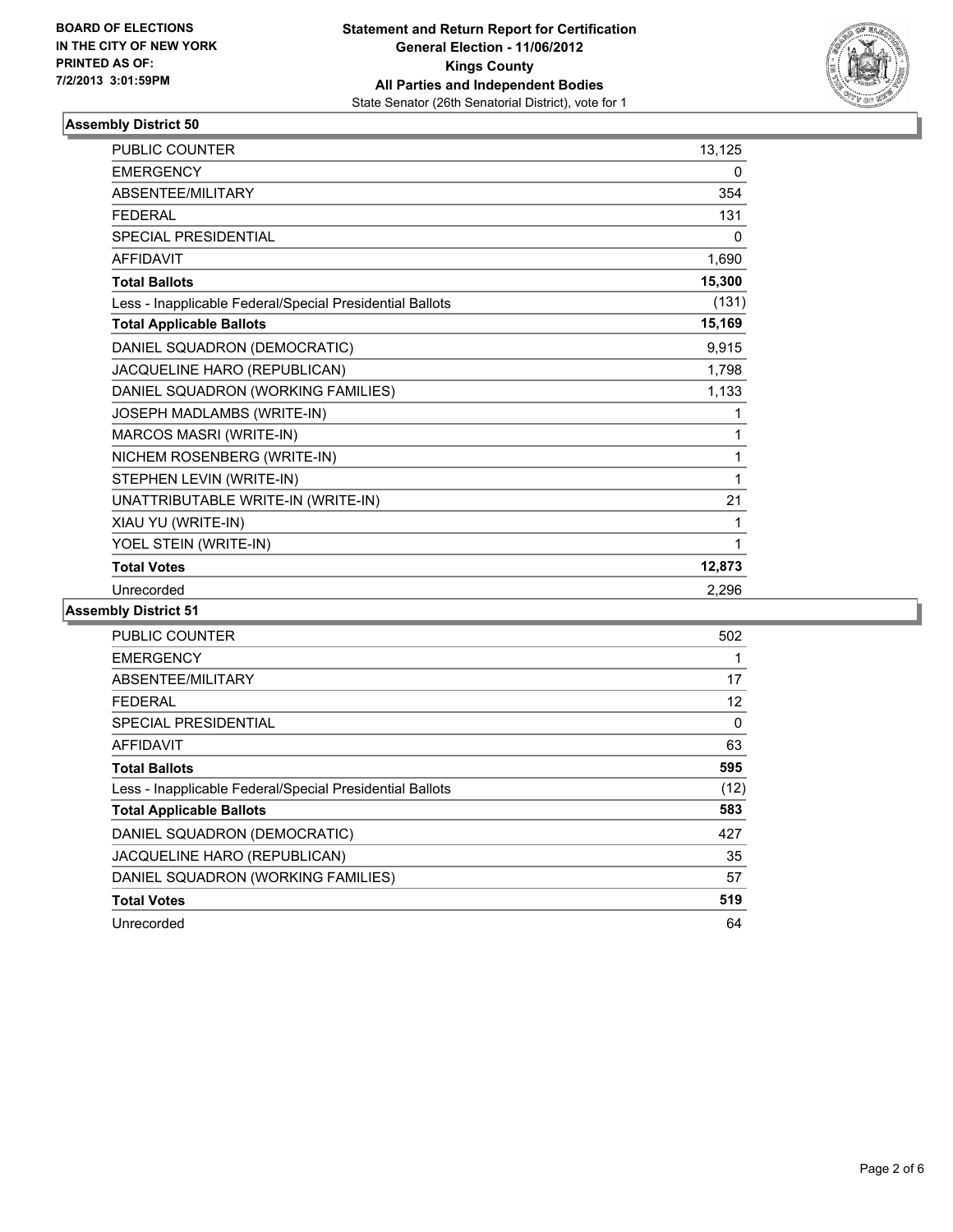

#### **Assembly District 52**

| <b>PUBLIC COUNTER</b>                                    | 19,730         |
|----------------------------------------------------------|----------------|
| <b>EMERGENCY</b>                                         | $\mathbf{0}$   |
| <b>ABSENTEE/MILITARY</b>                                 | 1,039          |
| <b>FEDERAL</b>                                           | 465            |
| SPECIAL PRESIDENTIAL                                     | $\Omega$       |
| AFFIDAVIT                                                | 1,762          |
| <b>Total Ballots</b>                                     | 22,996         |
| Less - Inapplicable Federal/Special Presidential Ballots | (465)          |
| <b>Total Applicable Ballots</b>                          | 22,531         |
| DANIEL SQUADRON (DEMOCRATIC)                             | 16,552         |
| JACQUELINE HARO (REPUBLICAN)                             | 2,013          |
| DANIEL SQUADRON (WORKING FAMILIES)                       | 1,725          |
| <b>BEN LIPPORT (WRITE-IN)</b>                            | 1              |
| HARVEY MILK (WRITE-IN)                                   | 1              |
| HOWARD GRANBARD (WRITE-IN)                               | 1              |
| JAMES D'AUGUSTE (WRITE-IN)                               | $\mathbf{1}$   |
| KAREN ROTHCHILD (WRITE-IN)                               | 1              |
| LINCOLN RESTLER (WRITE-IN)                               | $\overline{2}$ |
| MARTIN E. CONNER (WRITE-IN)                              | 3              |
| MARTIN E. CONNOR (WRITE-IN)                              | 1              |
| MELINDA KATZ (WRITE-IN)                                  | $\mathbf{1}$   |
| MONICA STEIN (WRITE-IN)                                  | 1              |
| <b>OMAR ENCARRACION (WRITE-IN)</b>                       | 1              |
| PAULO Z. SEGEL (WRITE-IN)                                | 1              |
| RACHEL D. GOLD (WRITE-IN)                                | $\overline{c}$ |
| UNATTRIBUTABLE WRITE-IN (WRITE-IN)                       | 4              |
| <b>VLADMIR VIZNER (WRITE-IN)</b>                         | 1              |
| <b>Total Votes</b>                                       | 20,312         |
| Unrecorded                                               | 2,219          |
| <b>Assembly District 53</b>                              |                |
| DUDLIC COUNTED                                           | 101            |

| <b>PUBLIC COUNTER</b>                                    | 181 |
|----------------------------------------------------------|-----|
| <b>EMERGENCY</b>                                         | 0   |
| ABSENTEE/MILITARY                                        | 0   |
| <b>FEDERAL</b>                                           | 0   |
| <b>SPECIAL PRESIDENTIAL</b>                              | 0   |
| AFFIDAVIT                                                | 36  |
| <b>Total Ballots</b>                                     | 217 |
| Less - Inapplicable Federal/Special Presidential Ballots | 0   |
| <b>Total Applicable Ballots</b>                          | 217 |
| DANIEL SQUADRON (DEMOCRATIC)                             | 108 |
| JACQUELINE HARO (REPUBLICAN)                             | 52  |
| DANIEL SQUADRON (WORKING FAMILIES)                       | 11  |
| UNATTRIBUTABLE WRITE-IN (WRITE-IN)                       | 1   |
| <b>Total Votes</b>                                       | 172 |
| Unrecorded                                               | 45  |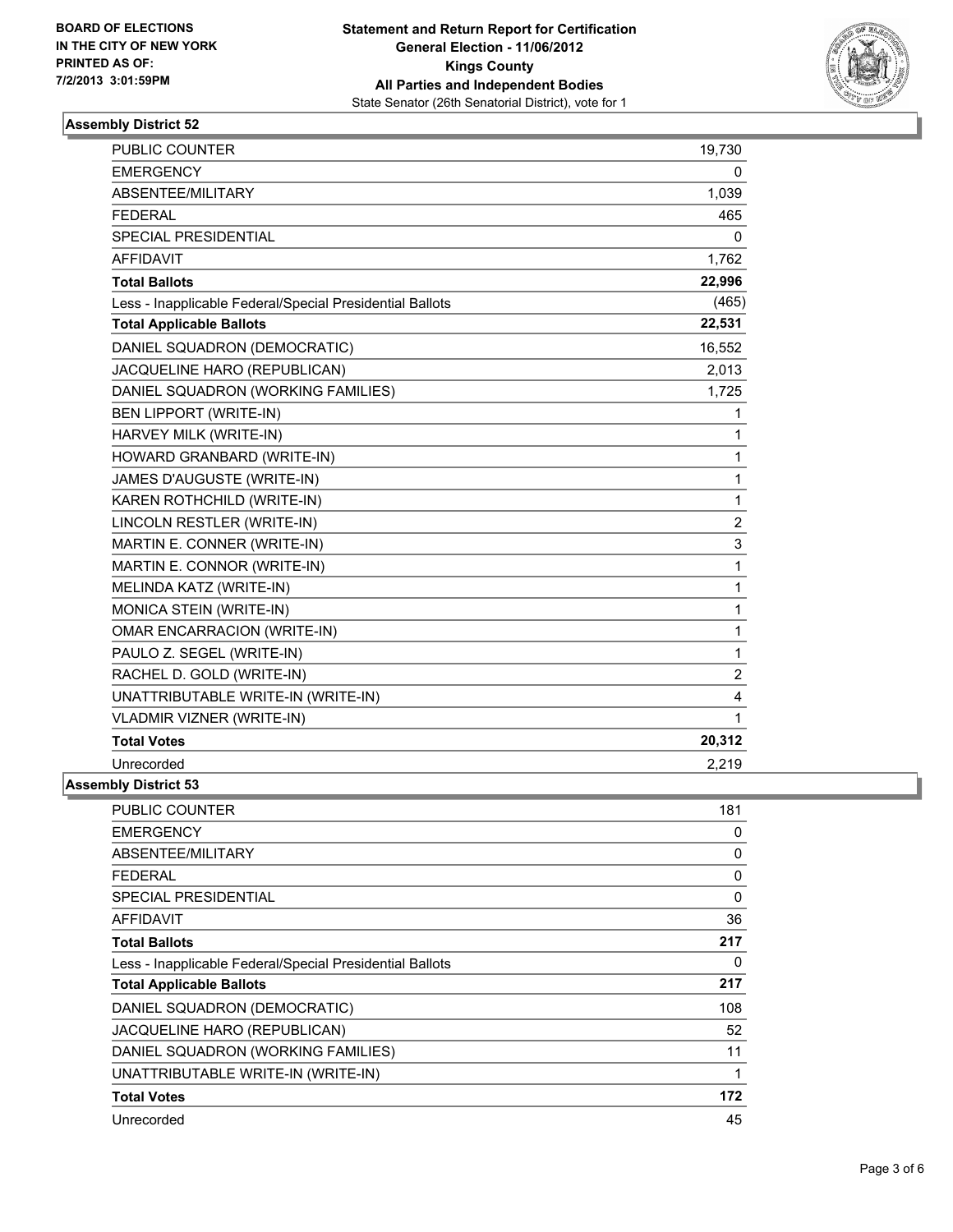

#### **Assembly District 57**

| 0 |
|---|
| 0 |
| 0 |
| 0 |
| 0 |
| 0 |
| 0 |
| 0 |
| 0 |
| 0 |
| 0 |
| 0 |
| 0 |
|   |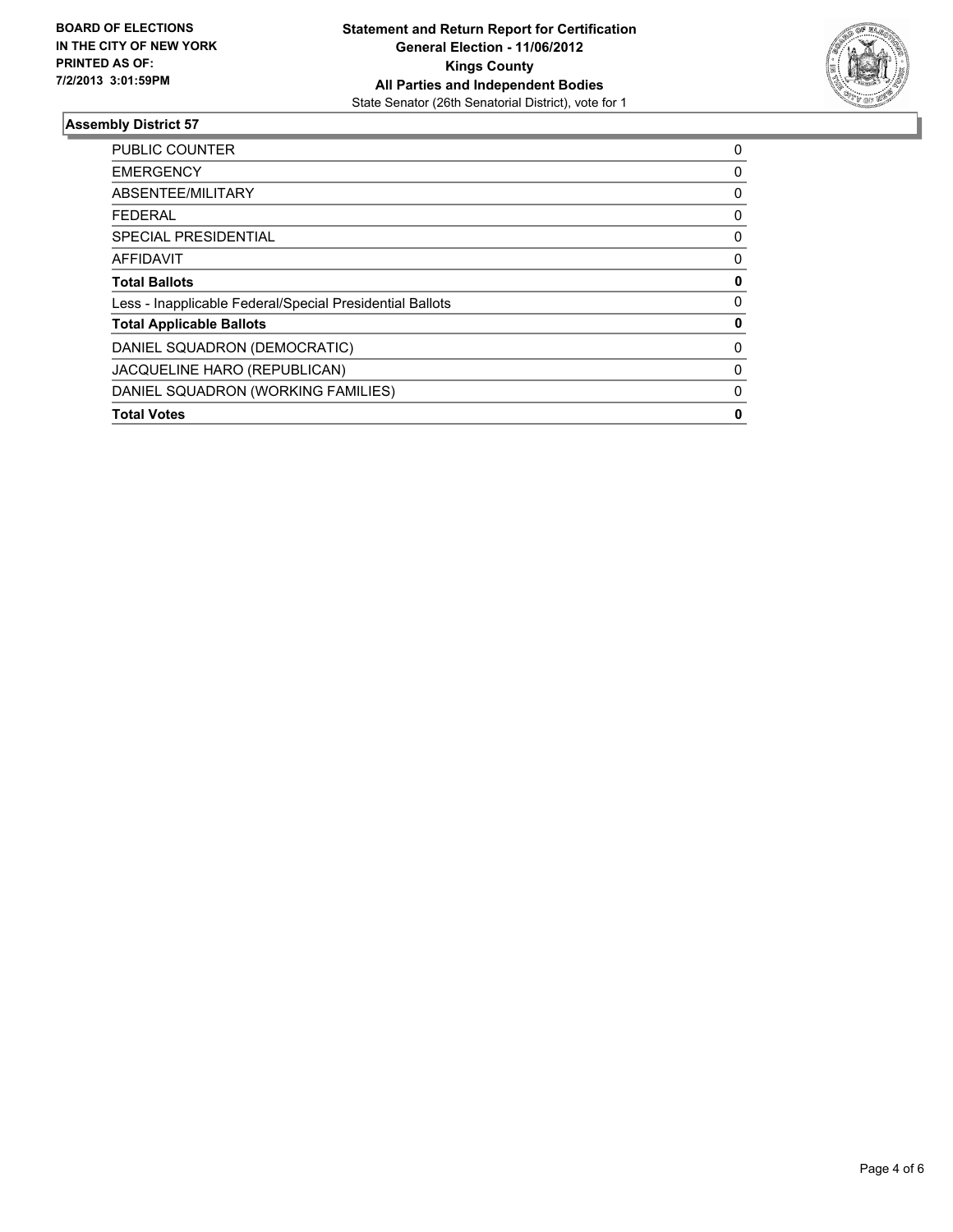

### **Total for State Senator (26th Senatorial District) - Kings County**

| PUBLIC COUNTER                                           | 33,538                  |
|----------------------------------------------------------|-------------------------|
| <b>EMERGENCY</b>                                         | 1                       |
| <b>ABSENTEE/MILITARY</b>                                 | 1,410                   |
| <b>FEDERAL</b>                                           | 608                     |
| <b>SPECIAL PRESIDENTIAL</b>                              | 0                       |
| <b>AFFIDAVIT</b>                                         | 3,551                   |
| <b>Total Ballots</b>                                     | 39,108                  |
| Less - Inapplicable Federal/Special Presidential Ballots | (608)                   |
| <b>Total Applicable Ballots</b>                          | 38,500                  |
| DANIEL SQUADRON (DEMOCRATIC)                             | 27,002                  |
| JACQUELINE HARO (REPUBLICAN)                             | 3,898                   |
| DANIEL SQUADRON (WORKING FAMILIES)                       | 2,926                   |
| <b>BEN LIPPORT (WRITE-IN)</b>                            | 1                       |
| HARVEY MILK (WRITE-IN)                                   | 1                       |
| HOWARD GRANBARD (WRITE-IN)                               | 1                       |
| JAMES D'AUGUSTE (WRITE-IN)                               | 1                       |
| JOSEPH MADLAMBS (WRITE-IN)                               | 1                       |
| KAREN ROTHCHILD (WRITE-IN)                               | 1                       |
| LINCOLN RESTLER (WRITE-IN)                               | $\overline{\mathbf{c}}$ |
| MARCOS MASRI (WRITE-IN)                                  | 1                       |
| MARTIN E. CONNER (WRITE-IN)                              | 3                       |
| MARTIN E. CONNOR (WRITE-IN)                              | 1                       |
| MELINDA KATZ (WRITE-IN)                                  | $\mathbf 1$             |
| MONICA STEIN (WRITE-IN)                                  | $\mathbf 1$             |
| NICHEM ROSENBERG (WRITE-IN)                              | $\mathbf 1$             |
| OMAR ENCARRACION (WRITE-IN)                              | 1                       |
| PAULO Z. SEGEL (WRITE-IN)                                | 1                       |
| RACHEL D. GOLD (WRITE-IN)                                | 2                       |
| STEPHEN LEVIN (WRITE-IN)                                 | 1                       |
| UNATTRIBUTABLE WRITE-IN (WRITE-IN)                       | 26                      |
| VLADMIR VIZNER (WRITE-IN)                                | 1                       |
| XIAU YU (WRITE-IN)                                       | 1                       |
| YOEL STEIN (WRITE-IN)                                    | 1                       |
| <b>Total Votes</b>                                       | 33,876                  |
| Unrecorded                                               | 4,624                   |